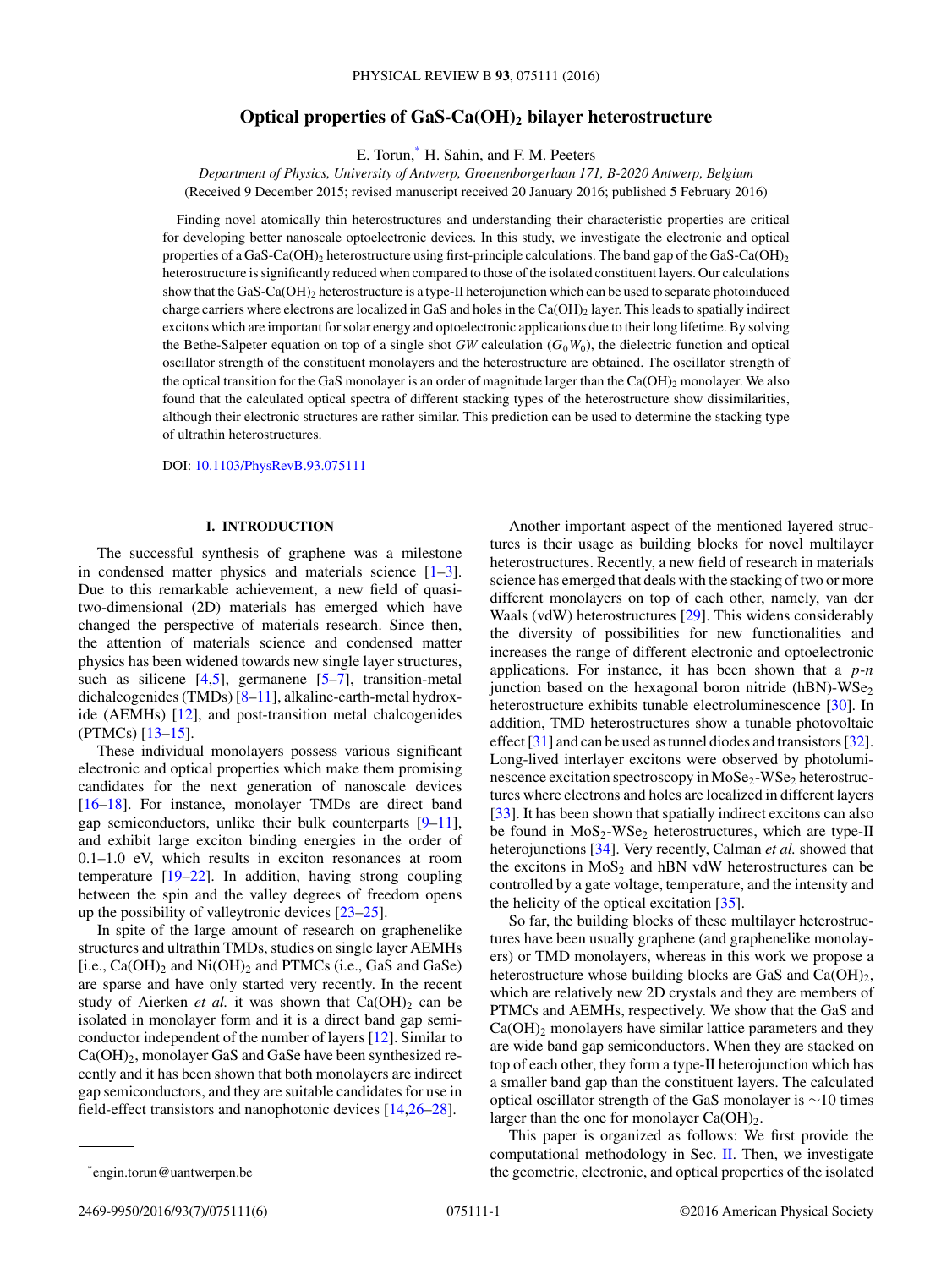<span id="page-1-0"></span>GaS and  $Ca(OH)_2$  monolayers in Sec. III and the GaS- $Ca(OH)_2$  heterostructure in Sec. [IV.](#page-2-0) In Sec. [V,](#page-3-0) we show that the optical spectra of the heterostructure can be used to characterize their stacking type. Finally, we conclude our results in Sec. [VI.](#page-4-0)

#### **II. COMPUTATIONAL METHODOLOGY**

First-principle calculations are performed using the frozencore projector augmented wave (PAW) [\[36\]](#page-5-0) potentials as implemented in the Vienna *ab initio* simulation package (VASP) [\[37\]](#page-5-0). The electronic exchange-correlation potential is treated within the generalized gradient approximation (GGA) of Perdew-Burke-Ernzerhof (PBE) [\[38\]](#page-5-0). A plane-wave basis set with a kinetic energy cutoff of 500 eV is used. A vacuum spacing of more than 12  $\AA$  is taken to prevent interactions between adjacent images. A set of  $20 \times 20 \times 1$  *C* centered **k**-point samplings are used for the primitive unit cells. The convergence criterion for energy is set to  $10^{-5}$  eV between two consecutive steps in the self-consistent field calculations. The atomic positions are relaxed until the Hellmann-Feynman forces are less than 10−<sup>4</sup> eV*/*A. Pressures on the lattice unit cell are decreased ˚ to values less than 1.0 kbar in all directions. Atomic charge transfers are calculated using Bader's charge analysis [\[39\]](#page-5-0). We used the DFT-D2 method of Grimme as implemented in VASP for the van der Waals correction in all the calculations [\[40\]](#page-5-0).

The dielectric function and the optical oscillator strength of the individual monolayers and the heterostructure are calculated by solving the Bethe-Salpeter equation (BSE) on top of the single shot  $GW(G_0W_0)$  calculation, which is performed on top of standard density functional theory (DFT) calculations including spin-orbit coupling (SOC). During this process we used a  $6 \times 6 \times 1$   $\Gamma$  centered **k**-point sampling. The cutoff for the response function was set to 200 eV. The number of bands used in our calculation is 320. The cutoff energy for the plane waves was chosen to be 400 eV. We include four valence and four conduction bands into the calculations in the BSE step.

Once the dielectric function is obtained, other linear optical spectral quantities such as layer dependent optical absorbance  $[A(\omega)]$ , transmittance  $[T(\omega)]$ , and frequency dependent reflectivity at normal incidence  $[R(\omega)]$  can be calculated using the formulas

$$
A(\omega) = \frac{\omega}{c} L \operatorname{Im} \varepsilon(\omega),
$$
  
\n
$$
T(\omega) = 1 - A(\omega),
$$
  
\n
$$
R(\omega) = \left| \frac{\sqrt{\varepsilon(\omega)} - 1}{\sqrt{\varepsilon(\omega)} + 1} \right|^2,
$$
\n(1)

where *c*, *L*,  $\omega$ , and  $\varepsilon(\omega)$  are the speed of light, the length of the cell in the layer-normal direction, the frequency of light, and the complex dielectric function, respectively.

### **III. GaS AND Ca(OH)2 MONOLAYERS**

The optimized atomic structures of single layers of GaS and  $Ca(OH)_2$  are shown in Fig. 1. The optimized lattice parameters for isolated monolayers are almost equal to each other, 3.58 and 3.59 Å for GaS and  $Ca(OH)_2$ , respectively. In the GaS monolayer, every Ga atom is covalently bonded to three S atoms and one Ga atom, which creates a trigonal prismatic



FIG. 1. The optimized atomic structures of (a) GaS and (c) Ca(OH)2 monolayers and their electronic structures and PDOS (right panel) with SOC (b) and (d), respectively. The gallium, sulfur, calcium, oxygen, and hydrogen atoms are shown in green, yellow, blue, red, and white, respectively. (e) The calculated band alignment of the monolayers where the vacuum level of both materials is set to 0 eV. The red-dashed lines correspond to the Fermi level.

symmetry. The distance between two nearest neighbor Ga atoms is 2.44  $\AA$  and the Ga-S distance, 2.36  $\AA$ , is slightly shorter. In the  $Ca(OH)_2$  monolayer, the Ca atom has six ionic bonds with O atoms with a bond length of  $2.36$  Å. Each O atom in the primitive cell has one bond with a H atom with a bond length of  $0.96 \text{ Å}$ .

The band structures including SOC of the individual monolayers are shown in Fig. 1. Both electronic structures are basically similar to the ones reported earlier [\[12,13\]](#page-4-0). The GaS monolayer is an indirect band gap semiconductor with a gap of  $2.59 \text{ eV}$ , as seen in Fig.  $1(b)$ . The valence band minimum (VBM) of the compound resides along the  $M$ - $\Gamma$  direction, but the conduction band minimum (CBM) is at the *M* point in the Brillouin zone (BZ). The states in the vicinity of the Fermi level are composed of *p* orbitals, however, the VBM is mostly made up of the *s* orbitals of the Ga and S atoms. Our Bader analysis showed that the Ga-S bonds have mostly a covalent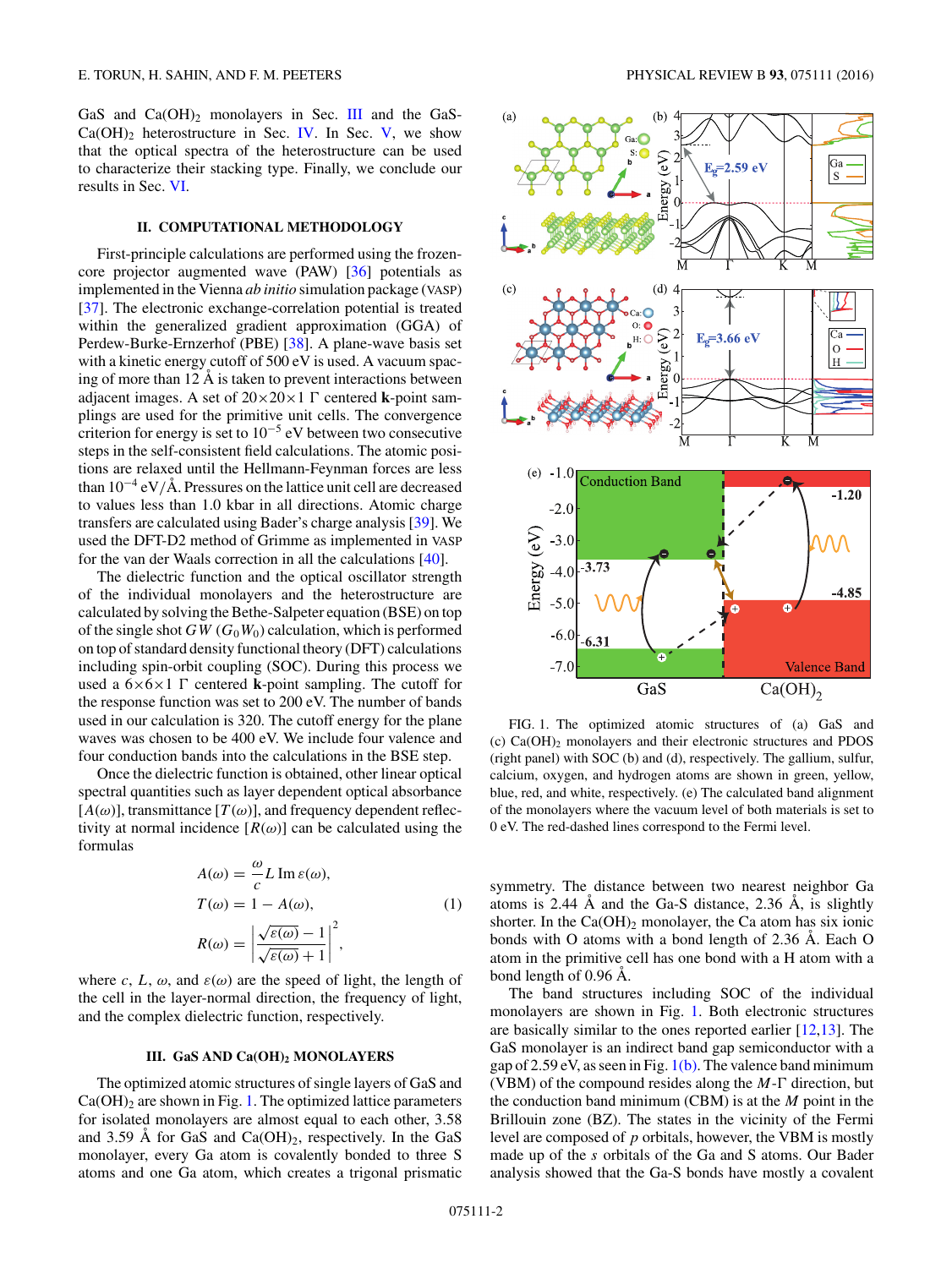<span id="page-2-0"></span>

FIG. 2. Imaginary part of the dielectric function and the oscillator strength of the optical transitions of the (a) GaS monolayer, (b)  $Ca(OH)_2$  monolayer, and (c)  $GaS-Ca(OH)_2$  heterostructure.

character and the Ga atoms donate 0*.*7*e* whereas each S atom gains 0*.*7*e* charge.

Contrary to the GaS monolayer, the  $Ca(OH)_2$  monolayer is a direct band gap semiconductor with a band gap of 3.66 eV. The VBM and CBM of the compound are located at the  $\Gamma$ point in the BZ. The states at the vicinity of the Fermi level originate from the  $p_x$  and  $p_y$  orbitals of the O atom, however, the VBM is mostly from the  $s$  and  $p<sub>z</sub>$  orbitals of the Ca and O atoms. The Ca atom and H atoms donate 1*.*6*e* and 0*.*6*e* charge, respectively, and each O atom receives 1*.*3*e*. The bonds in  $Ca(OH)<sub>2</sub>$  have mostly an ionic character.

Our calculation revealed that the vacuum levels of the isolated monolayers are different from each other. When the vacuum level of the monolayers is set to 0 eV, as shown in Fig.  $1(e)$ , the obtained heterostructure is a type-II heterojunction, which opens up the possibility of using it as an electron-hole separator under photoexcitation. As shown in the figure, the excited electrons and the holes pile up in the GaS and  $Ca(OH)_2$  monolayer, respectively. Since the electrons and the holes of the heterostructure reside in different layers, the created excitons are spatially indirect and the recombination occurs through the staggered gap of the heterojuction. It has been shown that spatially indirect excitons in  $MX_2$  heterobilayers have a long lifetime ( $\sim$ 20–30 ns at room temperature), which is important for applications in optoelectronics and photovoltaics [\[41\]](#page-5-0).

In Figs.  $2(a)$  and  $2(b)$  the dielectric function and the oscillator strength of the optical transitions of isolated GaS



FIG. 3. (a) The optimized atomic structures of the GaS-Ca(OH)<sub>2</sub> heterostructure and (b) its electronic band structures together with the PDOS (right panel) with SOC. The gallium, sulfur, calcium, oxygen, and hydrogen atoms are shown in green, yellow, blue, red, and white, respectively. The red-dashed line corresponds to the Fermi level.

and  $Ca(OH)_2$  monolayers are shown, respectively. For GaS, the first peak of the dielectric function is composed of four optical transitions which are from the valence band edge to conduction band edges at the  $M$ ,  $\Gamma$ , and  $K$  points in the Brillouin zone (BZ), which are very close in energy. For the  $Ca(OH)_2$  monolayer, the first peak is composed of two optical transitions from  $\Gamma$  to  $\Gamma$  in the BZ. These two peaks are split by about 40 meV due to the SOC. The first peak of the dielectric function is considered as the optical band gap of the compound, which is at ∼3.60 and ∼4.48 eV for GaS and  $Ca(OH)_2$ , respectively, with an exciton binding energy of 1.12 and 2.10 eV, respectively.

# **IV. HETEROSTRUCTURE**

Having similar lattice constants opens up the possibility of using these monolayers as the building blocks of vdW heterostructures. For this purpose, we place the GaS monolayer on top of the  $Ca(OH)_2$  monolayer. In order to find the minimum energy configuration of the heterostructure, we shift the GaS monolayer along three different directions. The minimum energy configuration is obtained when the Ga and S atoms are on top of the O (and H) and Ca atom of the Ca(OH)<sub>2</sub> monolayer, respectively, as shown in Fig. 3. The geometric structure of the constituent layers of the heterostructure does not change when compared with their isolated form. The distance between the two layers is 1.98  $\AA$  and the binding energy  $(E_B)$  of the heterostructure is 0.12 eV per unit cell (Table [I\)](#page-3-0).

Although the interaction between these two layers is weak, there is a significant decrease in the band gap when these two single layers are stacked on top of each other [see Fig. 3(b)].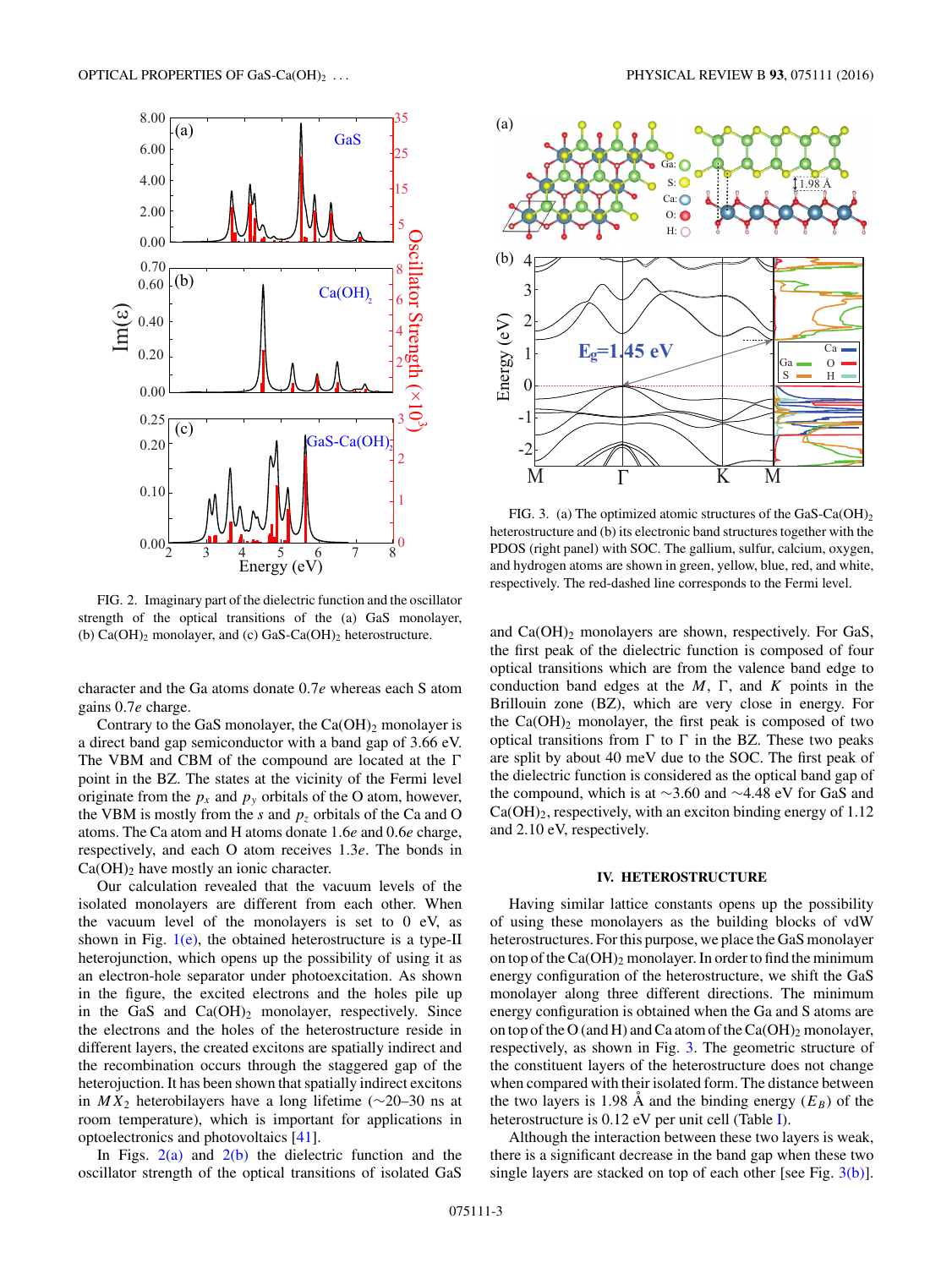<span id="page-3-0"></span>TABLE I. Ground state properties of GaS and  $Ca(OH)_{2}$  monolayers and the heterostructure composed of these two monolayers. Calculated lattice parameters  $a$  and  $b$ , interlayer binding energy  $E_B$ (per unit cell), the band gap  $E_g$ , and the work function  $\Phi$  [for the heterostructure, the first value is for the GaS and the second one is for the  $Ca(OH)_2$  side, respectively] of the structures.

|              | $a = b$<br>$(\AA)$ | $E_R$<br>(eV) | $E_{\rm coh}/\text{atom}$<br>(eV) | $E_{\sigma}$<br>(eV) | Φ<br>(eV)  |
|--------------|--------------------|---------------|-----------------------------------|----------------------|------------|
| GaS          | 3.58               |               | 3.83                              | 2.59(i)              | 6.31       |
| $Ca(OH)_{2}$ | 3.59               |               | 4.59                              | 3.66(d)              | 4.85       |
| $GaS-Ca(OH)$ | 3.58               | 0.12          | 4.26                              | 1.45(i)              | 6.21, 5.06 |

This dramatic modification in the band gap is due to the difference in the vacuum level of the constituent monolayers. Our calculations show that the heterostructure has an indirect band gap of 1.45 eV where the VBM is at the  $\Gamma$  and the CBM is at the *M* point in the BZ. The  $\Gamma$  to  $\Gamma$  gap is 1.63 eV. The advantage of having an indirect band gap heterostructure is that it results in long-lived excitons due to the small overlap of the electron-hole wave functions. This opens up the possibility of using the GaS-Ca(OH)<sub>2</sub> heterojunction for excitonic solar cells so that the electron-hole pairs can be split relatively easy.

As shown in Table I, the calculated work function of the heterostructure is found to be 6.21 and 5.06 eV for the GaS and  $Ca(OH)_2$  sides of the heterojunction. Due to the interaction between the two layers, the work-function values diminished 0.1 and increased 0.21 eV compared with the values for the isolated GaS and  $Ca(OH)_2$  monolayers, respectively.

The partial density of states (PDOS) of the GaS-Ca(OH)<sub>2</sub> heterostructure is shown in the right panel of Fig.  $3(b)$ . As expected from the band alignment, the valence band and the conduction band of the heterostructure are from the GaS and  $Ca(OH)_2$  monolayers, respectively. The resulting band structure of the heterostructure is shown in Fig.  $3(b)$ . As seen, the band structure of the heterostructure is almost an overlap of the band structures of the isolated monolayers. This is due to the weak interaction between layers so that the dispersion of the bands does not change.

In order to investigate only the spatially indirect excitons in the heterostructure, four valence and four conduction bands were taken into account for the optical transitions in the BSE step. So, the optical transitions between these bands correspond to the interlayer recombination of the electrons and holes through the staggered gap. This means that the exciton peaks shown in Fig.  $2(c)$  correspond only to spatially indirect excitons in the heterojunction. Consistent with the prediction of the gap closing in the heterostructure, the first peak in the dielectric function appears at a lower energy (∼3.10 eV) than the one of the constituent monolayers, as seen in the figure. The exciton binding energy of the heterostructure is calculated to be 0.90 eV.

Our calculations also reveal that the oscillator strengths of the GaS monolayer are an order of magnitude larger than those of the  $Ca(OH)_2$  monolayer and the GaS-Ca $(OH)_2$  heterostructure. However, the oscillator strength and the dielectric function of the heterostructure resemble the properties of Ca(OH)2. Similarly, as shown by Fang *et al.* [\[34\]](#page-5-0), in the case



FIG. 4. The optimized atomic structures of the two lowest energy configurations of the GaS-Ca(OH)<sub>2</sub> heterostructure: (a) Ground and (b) rotated state, which has 5 meV higher energy. Their electronic structure [(c) and (d)] and optical transmittance and reflectivity [(e) and (f)]. The red-dashed lines correspond to the Fermi level.

of the  $MoS_2-WSe_2$  heterostructure, which is also a type-II heterojunction, its optical properties resemble the ones of  $MoS<sub>2</sub>$ . The creation of such nanoscale type-II heterojuctions leads to the formation of spatially indirect excitons, which are vital elements for exciton solar cells and optoelectronics devices due to the relatively longer lifetimes of the excitons.

#### **V. OPTICAL CHARACTERIZATION OF STACKING TYPE**

In this section, we will show that the optical spectra of ultrathin heterostructures can be used to determine their stacking type. In Fig. 4, the optimized atomic configuration, the electronic structure, and the optical transmittance and the reflectivity of the two lowest energy configurations of the GaS- $Ca(OH)_2$  heterostructure are shown. The atomic structures of these two lowest energy configurations are completely different from each other, although the energy difference between them is quite small, ∼5 meV.

The higher energy state [Fig. 4(b)] is obtained by a  $180^\circ$ rotation of the ground state configuration [Fig.  $4(a)$ ], so it will be referred to as the "rotated state" from now on. In the rotated state the Ga and S atoms are on top of the Ca and O (and H) atoms of the  $Ca(OH)_2$  monolayer, respectively and in both cases the interlayer spacing is found to be 1.98 Å. As shown in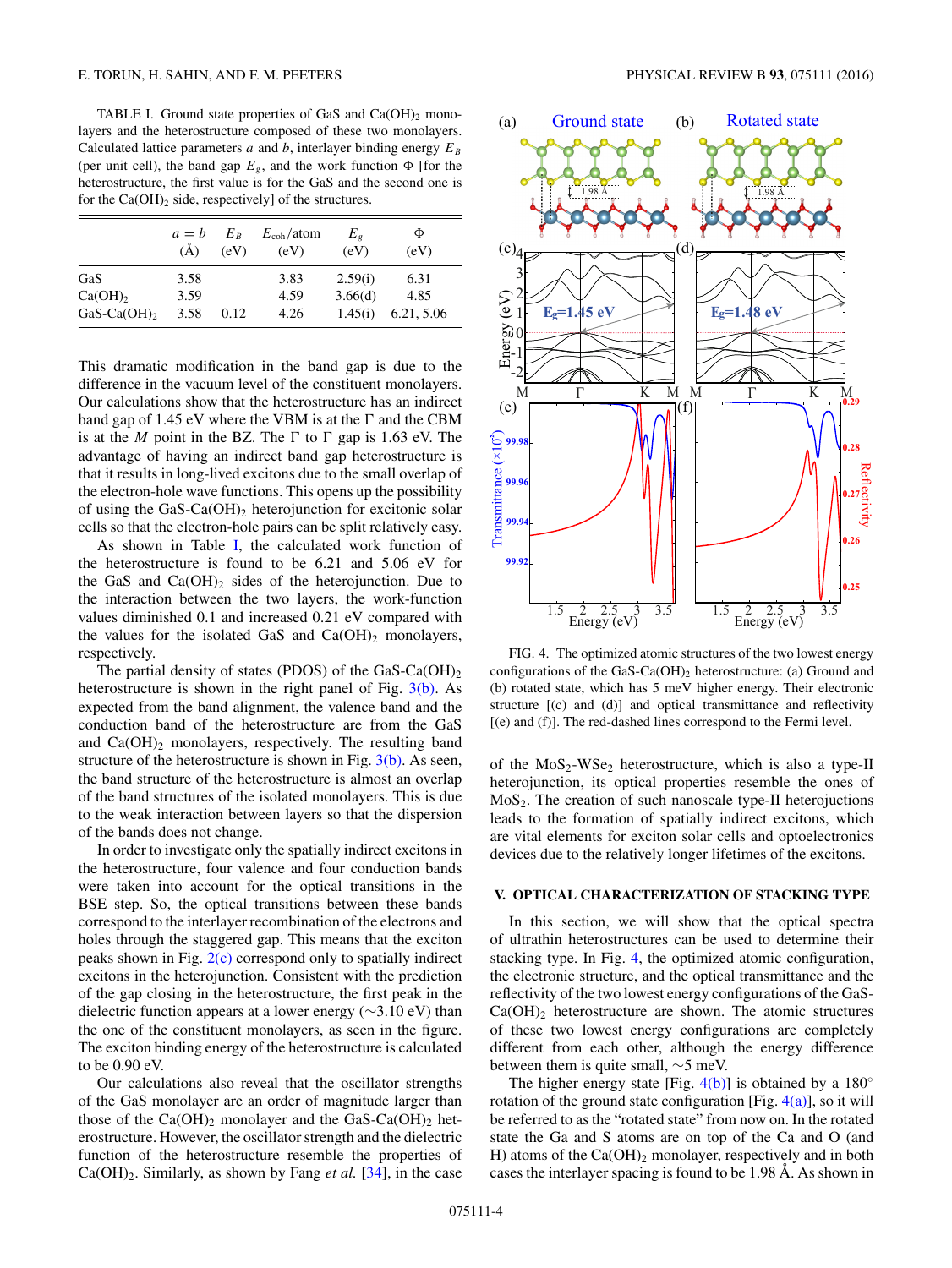<span id="page-4-0"></span>Figs. [4\(c\)](#page-3-0) and [4\(d\),](#page-3-0) the electronic structures of the ground and the rotated state are similar and the dispersions of the bands are identical. The only difference is that the band gap of the rotated state is 3 meV larger.

Although the electronic structures of the ground and rotated states are very close to each other, the optical transmittance and the reflectivity profiles of their band edges are distinct, as shown in Figs.  $4(e)$  and  $4(f)$ . The main differences in the optical spectra of these two stacking cases originate from the different strengths of the optical transitions. It is predicted that the energies of these optical transitions are similar but their intensities are distinct. This is due to the different orientations of the atoms in these two stackings. For instance, the two peaks derived from the band edges are unique for both structures. As seen in the optical transmittance profile of the ground state [Fig.  $4(e)$ ], these two peaks can be easily identified because of their almost equal oscillator strength. In the rotated case, however, the oscillator strength of the first peak is much smaller than the second one, so that it cannot be identified in the transmittance profile. On the other hand, the relative intensity of the first two peaks in the reflectivity profile is also unique for each stacking case.

This prediction is rather crucial to determine the stacking types of the heterostructures in experiments. The heterojunctions which are produced by the growth technique might contain more than one stacking type, if the energy difference between the different stacking types is small. Therefore, it is important to find a powerful and sensitive tool to identify different stacking types in the produced heterostructures. In light of the above discussion, we suggest that the optical spectra (i.e., transmittance and reflectivity) can be used to identify different stacking types in a heterostructure.

# **VI. CONCLUSIONS**

We proposed a heterostructure in which the constituent monolayers are GaS and  $Ca(OH)_2$ , which have been recently synthesized. These two monolayers have similar lattice constants and they are wide band gap semiconductors. When they are stacked on top of each other, the electronic band gap of the obtained heterostructure decreases significantly. Our calculations revealed that the obtained heterojunction is a type-II semiconductor in which the conduction band and the valence band are from GaS and  $Ca(OH)_2$ , respectively. This leads to localization of the electrons and holes in different layers, which results in spatially indirect excitons. Our BSE- $G_0W_0$  calculations showed that the optical oscillator strength of the GaS monolayer is an order of magnitude larger than the one of monolayer  $Ca(OH)_{2}$ . We found that the band edge profiles of the optical spectrum of different stacking types of the heterojunction show differences, although their electronic structures are rather similar. This prediction opens up the possibility of using the optical spectrum for the characterization of the stacking type of ultrathin heterostructures.

## **ACKNOWLEDGMENTS**

This work was supported by the Flemish Science Foundation (FWO-Vl) and the Methusalem Foundation of the Flemish government. Computational resources were provided by TUBITAK ULAKBIM, High Performance and Grid Computing Center (TR-Grid e-Infrastructure), and HPC infrastructure of the University of Antwerp (CalcUA), a division of the Flemish Supercomputer Center (VSC), which is funded by the Hercules foundation. H.S. is supported by a FWO Pegasus long Marie Curie Fellowship.

- [1] K. S. Novoselov, A. K. Geim, S. V. Morozov, D. Jiang, Y. Zhang, S. V. Dubonos, I. V. Grigorieva, and A. A. Firsov, [Science](http://dx.doi.org/10.1126/science.1102896) **[306](http://dx.doi.org/10.1126/science.1102896)**, [666](http://dx.doi.org/10.1126/science.1102896) [\(2004\)](http://dx.doi.org/10.1126/science.1102896).
- [2] K. S. Novoselov, D. Jiang, F. Schedin, T. J. Booth, V. V. [Khotkevich, S. V. Morozov, and A. K. Geim,](http://dx.doi.org/10.1073/pnas.0502848102) Proc. Natl. Acad. Sci. USA **[102](http://dx.doi.org/10.1073/pnas.0502848102)**, [10451](http://dx.doi.org/10.1073/pnas.0502848102) [\(2005\)](http://dx.doi.org/10.1073/pnas.0502848102).
- [3] A. K. Geim and K. S. Novoselov, [Nat. Mater.](http://dx.doi.org/10.1038/nmat1849) **[6](http://dx.doi.org/10.1038/nmat1849)**, [183](http://dx.doi.org/10.1038/nmat1849) [\(2007\)](http://dx.doi.org/10.1038/nmat1849).
- [4] G. G. Guzmàn-Verri and L. C. Lew Yan Voon, *[Phys. Rev. B](http://dx.doi.org/10.1103/PhysRevB.76.075131)* [76](http://dx.doi.org/10.1103/PhysRevB.76.075131), [075131](http://dx.doi.org/10.1103/PhysRevB.76.075131) [\(2007\)](http://dx.doi.org/10.1103/PhysRevB.76.075131).
- [5] S. Cahangirov, M. Topsakal, E. Akturk, H. Sahin, and S. Ciraci, [Phys. Rev. Lett.](http://dx.doi.org/10.1103/PhysRevLett.102.236804) **[102](http://dx.doi.org/10.1103/PhysRevLett.102.236804)**, [236804](http://dx.doi.org/10.1103/PhysRevLett.102.236804) [\(2009\)](http://dx.doi.org/10.1103/PhysRevLett.102.236804).
- [6] M. Houssa, G. Pourtois, V. V. Afanasév, and A. Stesmans, [Appl. Phys. Lett.](http://dx.doi.org/10.1063/1.3332588) **[96](http://dx.doi.org/10.1063/1.3332588)**, [082111](http://dx.doi.org/10.1063/1.3332588) [\(2010\)](http://dx.doi.org/10.1063/1.3332588).
- [7] H. Sahin, S. Cahangirov, M. Topsakal, E. Bekaroglu, E. Akturk, R. T. Senger, and S. Ciraci, [Phys. Rev. B](http://dx.doi.org/10.1103/PhysRevB.80.155453) **[80](http://dx.doi.org/10.1103/PhysRevB.80.155453)**, [155453](http://dx.doi.org/10.1103/PhysRevB.80.155453) [\(2009\)](http://dx.doi.org/10.1103/PhysRevB.80.155453).
- [8] A. H. C. Neto and K. Novoselov, [Rep. Prog. Phys.](http://dx.doi.org/10.1088/0034-4885/74/8/082501) **[74](http://dx.doi.org/10.1088/0034-4885/74/8/082501)**, [082501](http://dx.doi.org/10.1088/0034-4885/74/8/082501) [\(2011\)](http://dx.doi.org/10.1088/0034-4885/74/8/082501).
- [9] [K. F. Mak, C. Lee, J. Hone, J. Shan, and T. F. Heinz,](http://dx.doi.org/10.1103/PhysRevLett.105.136805) *Phys. Rev.* Lett. **[105](http://dx.doi.org/10.1103/PhysRevLett.105.136805)**, [136805](http://dx.doi.org/10.1103/PhysRevLett.105.136805) [\(2010\)](http://dx.doi.org/10.1103/PhysRevLett.105.136805).
- [10] A. Splendiani, L. Sun, Y. Zhang, T. Li, J. Kim, C.-Y. Chim, G. Galli, and F. Wang, [Nano Lett.](http://dx.doi.org/10.1021/nl903868w) **[10](http://dx.doi.org/10.1021/nl903868w)**, [1271](http://dx.doi.org/10.1021/nl903868w) [\(2010\)](http://dx.doi.org/10.1021/nl903868w).
- [11] Q. H. Wang, K. Kalantar-Zadeh, A. Kis, J. N. Coleman, and M. S. Strano, [Nat. Nanotechnol.](http://dx.doi.org/10.1038/nnano.2012.193) **[7](http://dx.doi.org/10.1038/nnano.2012.193)**, [699](http://dx.doi.org/10.1038/nnano.2012.193) [\(2012\)](http://dx.doi.org/10.1038/nnano.2012.193).
- [12] Y. Aierken, H. Sahin, F. Iyikanat, S. Horzum, A. Suslu, B. Chen, R. T. Senger, S. Tongay, and F. M. Peeters, [Phys. Rev. B](http://dx.doi.org/10.1103/PhysRevB.91.245413) **[91](http://dx.doi.org/10.1103/PhysRevB.91.245413)**, [245413](http://dx.doi.org/10.1103/PhysRevB.91.245413) [\(2015\)](http://dx.doi.org/10.1103/PhysRevB.91.245413).
- [13] [Y. Ma, Y. Dai, M. Guo, L. Yu, and B. Huang,](http://dx.doi.org/10.1039/c3cp50233c) *Phys. Chem. Chem.* Phys. **[15](http://dx.doi.org/10.1039/c3cp50233c)**, [7098](http://dx.doi.org/10.1039/c3cp50233c) [\(2013\)](http://dx.doi.org/10.1039/c3cp50233c).
- [14] X. Meng, A. Pant, H. Cai, J. Kang, H. Sahin, B. Chen, K. Wu, S. Yang, A. Suslu, F. M. Peeters, and S. Tongay, [Nanoscale](http://dx.doi.org/10.1039/C5NR04879F) **[7](http://dx.doi.org/10.1039/C5NR04879F)**, [17109](http://dx.doi.org/10.1039/C5NR04879F) [\(2015\)](http://dx.doi.org/10.1039/C5NR04879F).
- [15] T. Cao, Z. Li, and S. G. Louie, [Phys. Rev. Lett.](http://dx.doi.org/10.1103/PhysRevLett.114.236602) **[114](http://dx.doi.org/10.1103/PhysRevLett.114.236602)**, [236602](http://dx.doi.org/10.1103/PhysRevLett.114.236602) [\(2015\)](http://dx.doi.org/10.1103/PhysRevLett.114.236602).
- [16] C. Ataca, H. Sahin, and S. Ciraci, [J. Phys. Chem. C](http://dx.doi.org/10.1021/jp212558p) **[116](http://dx.doi.org/10.1021/jp212558p)**, [8983](http://dx.doi.org/10.1021/jp212558p) [\(2012\)](http://dx.doi.org/10.1021/jp212558p).
- [17] P. Miró, M. Audiffred, and T. Heine, *[Chem. Soc. Rev.](http://dx.doi.org/10.1039/C4CS00102H)* **[43](http://dx.doi.org/10.1039/C4CS00102H)**, [6537](http://dx.doi.org/10.1039/C4CS00102H) [\(2014\)](http://dx.doi.org/10.1039/C4CS00102H).
- [18] M. Chhowalla, H. S. Shin, H. S. Shin, L.-J. Li, K. P. Loh, and H. Zhang, [Nat. Chem.](http://dx.doi.org/10.1038/nchem.1589) **[5](http://dx.doi.org/10.1038/nchem.1589)**, [263](http://dx.doi.org/10.1038/nchem.1589) [\(2013\)](http://dx.doi.org/10.1038/nchem.1589).
- [19] K. He, N. Kumar, L. Zhao, Z. Wang, K. F. Mak, H. Zhao, and J. Shan, [Phys. Rev. Lett.](http://dx.doi.org/10.1103/PhysRevLett.113.026803) **[113](http://dx.doi.org/10.1103/PhysRevLett.113.026803)**, [026803](http://dx.doi.org/10.1103/PhysRevLett.113.026803) [\(2014\)](http://dx.doi.org/10.1103/PhysRevLett.113.026803).
- [20] A. R. Klots, A. K. M. Newaz, B. Wang, D. Prasai, H. Krzyzanowska, J. Lin, D. Caudel, N. J. Ghimire, J. Yan, B. L. Ivanov, K. A. Velizhanin, A. Burger, D. G. Mandrus, N. H. Tolk, S. T. Pantelides, and K. I. Bolotin, [Sci. Rep.](http://dx.doi.org/10.1038/srep06608) **[4](http://dx.doi.org/10.1038/srep06608)**, [6608](http://dx.doi.org/10.1038/srep06608) [\(2014\)](http://dx.doi.org/10.1038/srep06608).